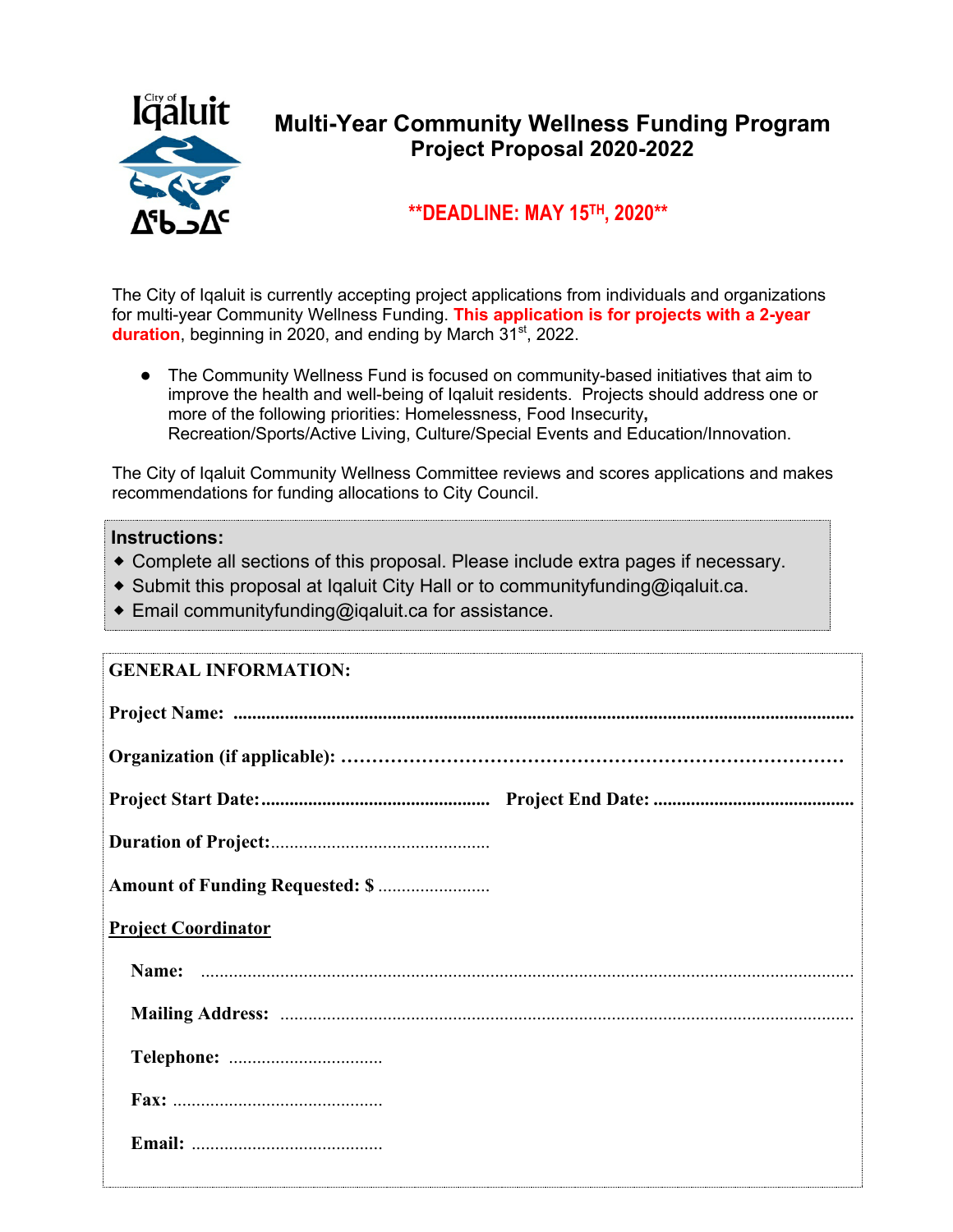#### **PROJECT INFORMATION**

Which category does your project fall under?

- □ Homelessness
- □ Food Insecurity
- □ Recreation/Sports/Active Living
- □ Culture/Special Events
- □ Education/Innovation
- 1. Describe your project: What are you going to do, and how are you going to do it? Please provide as much detail as possible.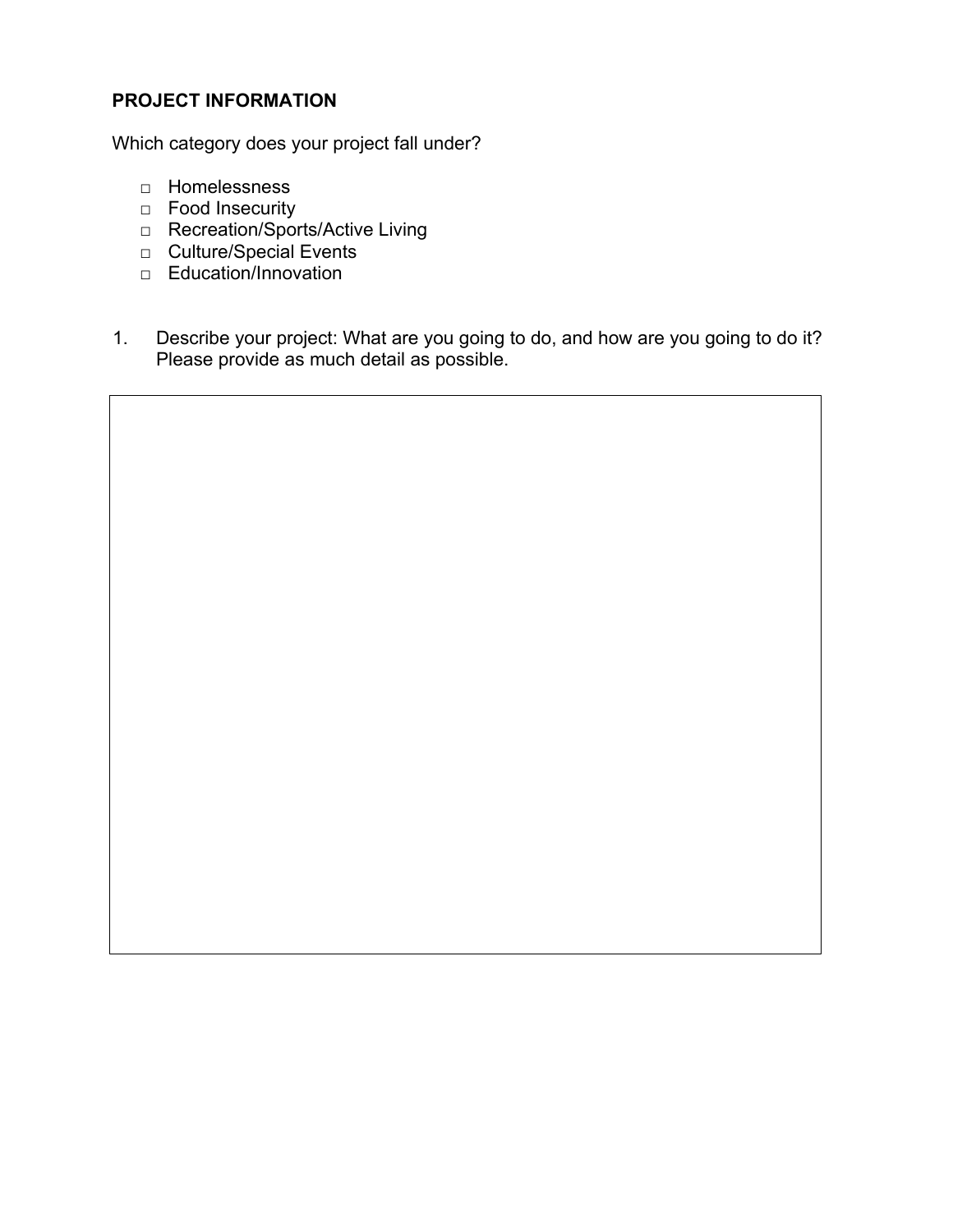2. Who will participate in the proposed project or activity? How many participants? How will you select participants? Provide as much detail as possible.

3. Why did you choose this activity? Why is it needed in Iqaluit?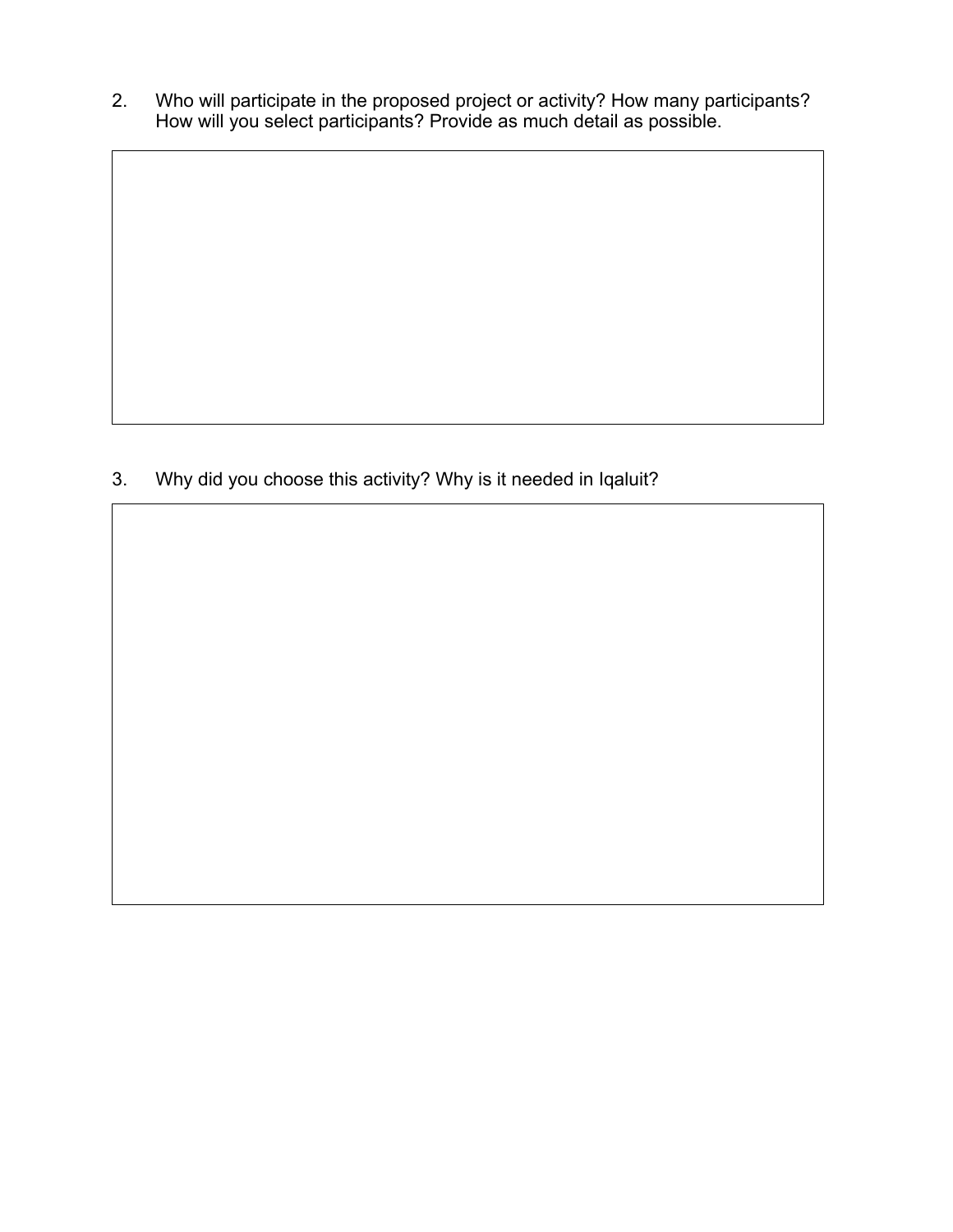4. What do you expect to see happen as a result of this project? How will this project benefit Iqaluit?